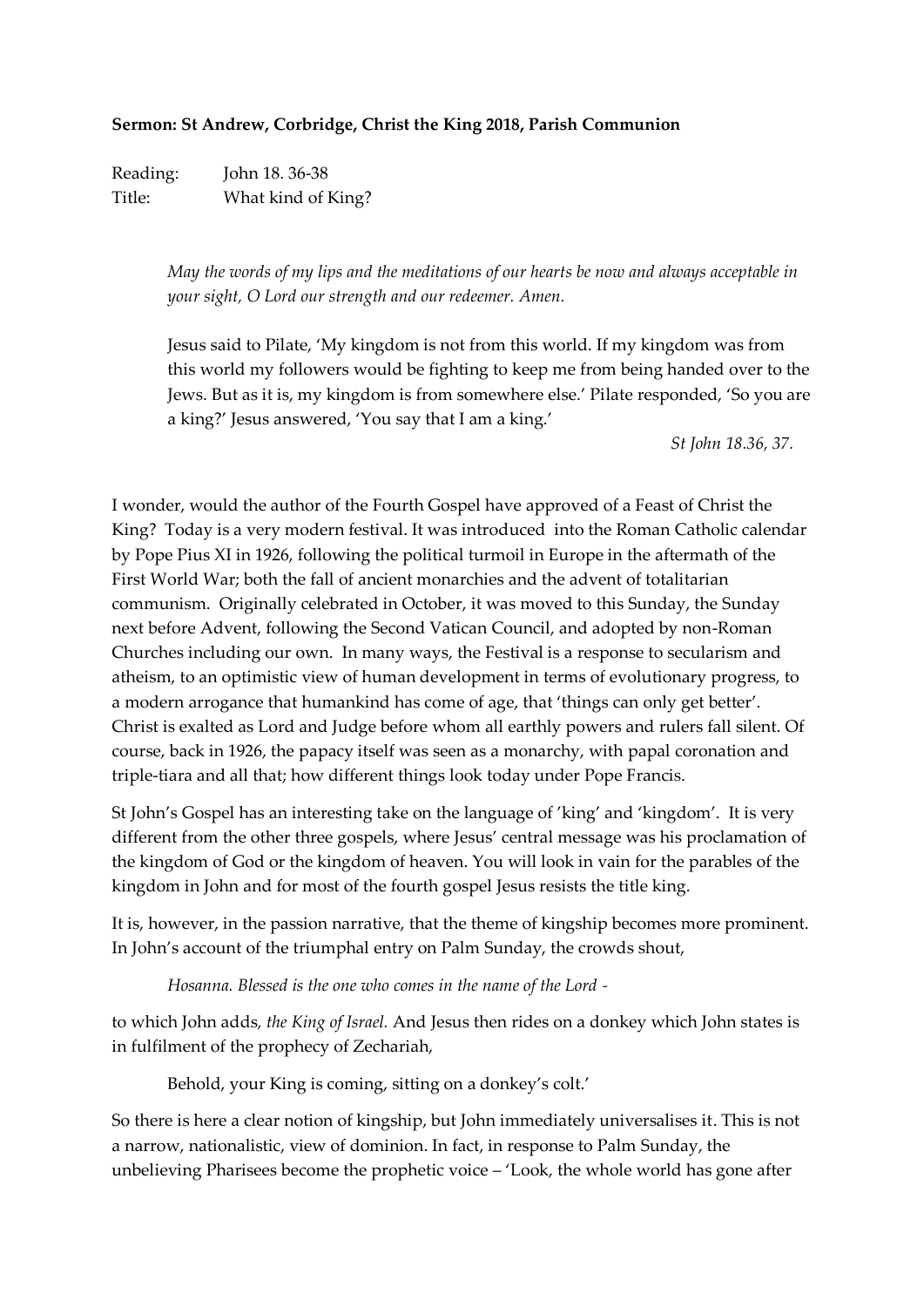him', followed immediately by the request of some Greeks, Gentiles, who ask Andrew to take them to Jesus, which itself fulfils the prophecy; the world, Jews and Gentiles, are coming to him indeed. This is no tribal monarchy! Something universal is here.

So when Jesus stands before that symbol of all-powerful Caesar, Pontius Pilate, the Roman Governor, Pilate's view of kingship can only be narrow and nationalistic – Jesus is merely 'King of the Jews', a potential though pathetic threat to Caesar. Jesus blows Pilate's narrow vision away – 'My kingship, if we have to use such language, is not of this world'; it is not about political domination which requires conflict, wars, fighting. 'My kingship is from somewhere else'.' So you are a king?', says Pilate. 'You really don't get it, do you?'

Yet the unbelieving Pilate also becomes the prophet. He dresses Jesus up in crown and robe and sceptre - thorns, a soldier's cloak, a reed; he writes an inscription – 'Jesus of Nazareth, the King of the Jews' but he writes it in Hebrew, in Latin, and in Greek – all the languages of the world for all to see. Something universal is here.

And if kingship is all about authority, John's poetic vision of the Passion is regal indeed. For the Cross is Jesus' lifting up; his glorification. Look at the crucifix behind me – it is called *Christus Rex*, and it is a picture of John's theology. It is as if the Cross is an exalted throne which Christ ascends. For not only does Jesus, the powerless One, judge and confound the seemingly all-powerful Pilate, but he assumes entire control.

In the Synoptic Gospels, Jesus is mocked; in John there is no mockery. When Jesus appears as king in crown, robe and sceptre, the soldiers do not mock him; they *strike* him. This is pure violence; this is what happens when darkness meet Light, when hatred meets Love. In John, Jesus carries his own cross; he doesn't need a Simon of Cyrene to complete his work. In John, all that happens on the Cross is pre-ordained, nothing happens by chance; Jesus' vesture is distributed in fulfilment of Psalm 22 and he cries *I thirst* in order to fulfil Psalm 42. And then finally, when he cries out in triumph, *It is accomplished*, he is not executed, he does not simply die, rather of his own volition he 'gives up' the ghost; the sense of the Greek is he hands over his life, he hands over *the* spirit, a probable allusion to the release of the Holy Spirit to the Church because Jesus has been glorified. And for John, this ascent continues, this lifting up – for in his theology, Jesus' death and resurrection and ascension are seen as a single movement, so when he meets the Magdalene on Easter Morning, Jesus says, 'Do not cling on to me, for I am ascending to my Father and your Father to my God and your God'. The lifting up on the Cross is to raise Christ to the heavenlies. Something universal is here.

So would the author of the Fourth Gospel approve of a Feast of Christ the King? Well, up to a point. Today I think he would put the word 'king' in heavily inverted commas. For after all, in the original conclusion to the Gospel, he says these things are written that we should believe that Jesus is the Christ, the Son of God. Here kingship gets no mention. And the great symbol of Jesus' glorification is his lifting up that he might draw the whole world to himself. This is not the language of power or coercion; it is rather the image of arms opened wide – as in this cross behind me, to bring all things into his strong embrace; it is a love that seeks out the lost, that redeems suffering and death, that beckons us into God's future where darkness is confounded.